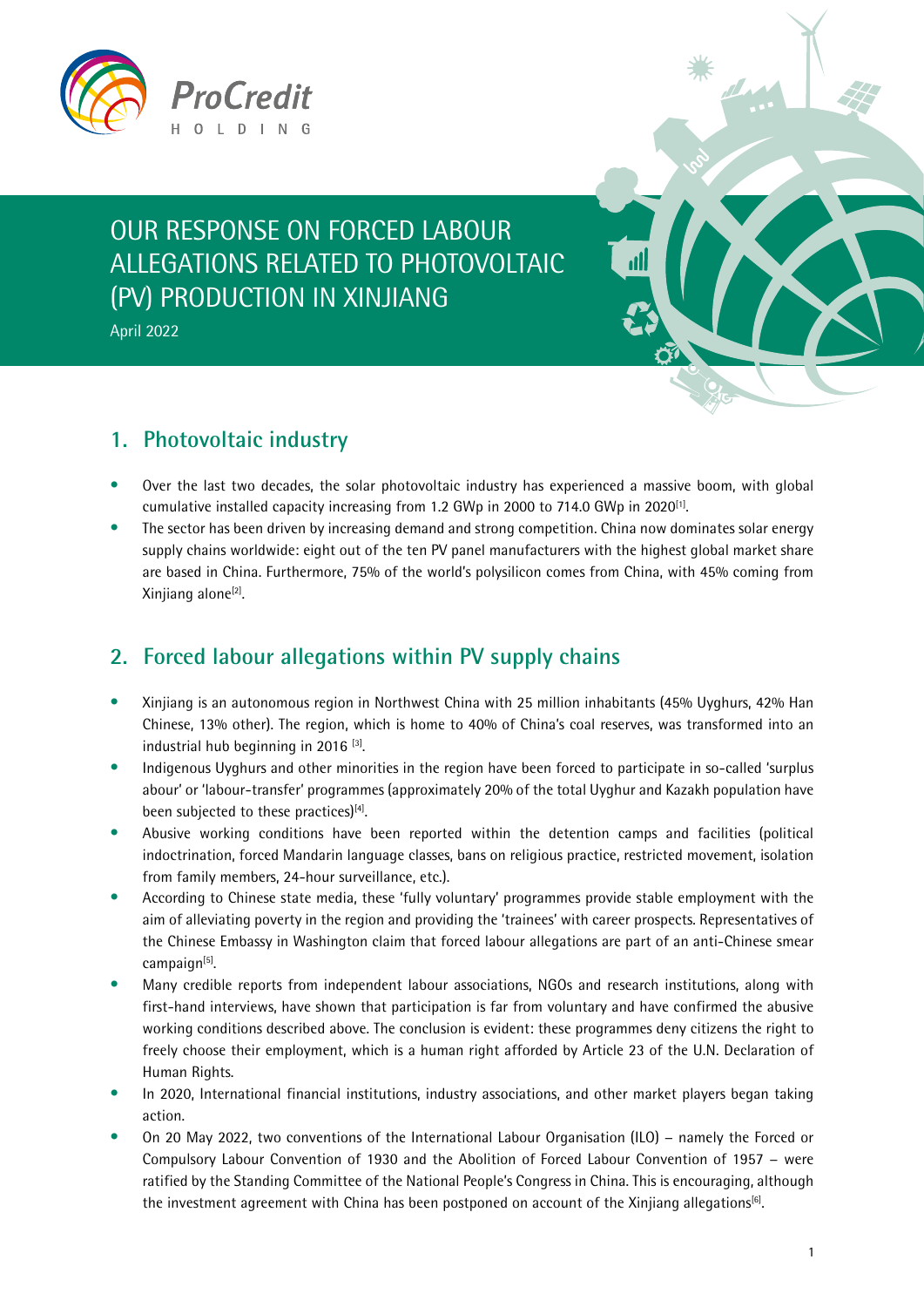The international community has reacted with a ban by the USA on solar panel materials produced by Hoshine Silicon Industry Co. and others<sup>[7]</sup>, a bill of sanctions from the Australian and Japanese governments, a statement from the Fair Labour Association barring their members from sourcing any materials from Xinjiang[8],[9], and a call from the Solar Energy Industries Association to their members to ensure their supply chains are free from forced labour $[10]$ , among other measures.

### **3. Reaction in the PV industry and the ProCredit group approach**

- Given the recent developments and apparent evidence, the ProCredit group, as a social impact banking group with high environmental and social (E&S) standards, takes these allegations very seriously.
- We have reviewed public statements, reports, and literature; we have contacted local partners such as EPC (Engineering-Procurement-Construction) contractors and distributors; and we maintain close communication with shareholders, including international financial institutions.
- As stated in several reports, compliance with international social responsibility standards cannot be ensured if free access to facilities in the Xinjiang region is not granted to independent auditors to carry out social due diligence and conduct anonymous interviews with workers when they are not being monitored by undercover workers and/or state authorities.
- Declarations issued by the manufacturers themselves and public statements by Chinese state media are, in our view, not sufficient to clear these allegations.
- The ProCredit group sees itself as an important player in the renewable energy sector in its countries of operation. For this reason, we aim to support sustainable growth in these countries while at the same time avoiding any reputational risk for our partners in the market.
- Renewable energy (RE) projects are thoroughly assessed from legal, financial and technical perspectives, as well as in terms of environmental and social aspects. Allegations of this severity would ultimately jeopardise the credibility of our high E&S standards if we were to continue providing financing for PV modules manufactured by the suppliers implicated.
- In our E&S assessment, which is based on the respective standards, we mainly analyse the envisioned project and the current situation of our clients. However, we strive to maintain the same standards for the suppliers chosen by our clients for their projects, insofar as this is possible. This is certainly the case with PV modules.
- Following international developments within the industry, we feel compelled to take action and will therefore exclude the manufacturers in Xinjiang mentioned in the Sheffield Report from any investments we finance until compliance with international social responsibility standards and our Exclusion List can be proven and ensured.
- While such allegations also exist for other materials and products, the situation in this case is different, as there is evidence substantiated by academic research and supported by the action taken on the part of IFIs and validated by the trade sanctions imposed.
- The potential for RE technologies to mitigate climate change and address the energy crisis in many of our countries of operation through the transition to a net zero energy sector is the right way forward, but we cannot endorse green energy at the expense of basic human labour standards.
- In essence, sustainable development for us means remaining within planetary boundaries (in this case, zero carbon intensity), but also ensuring just and equitable social standards. In the case of the PV modules mentioned, social foundations have clearly been violated.

In summary, our response to these serious allegations is in accordance with the Exclusion List of the ProCredit group – Section 3.1:

*"ProCredit banks do not establish any business relationship with clients and do not finance any legal entities engaged in projects or economic activities with unresolved reputational or environmental and social risks such as: Unethical practices and labour conditions, such as activities that involve exploitative forms of labour, and discrimination."*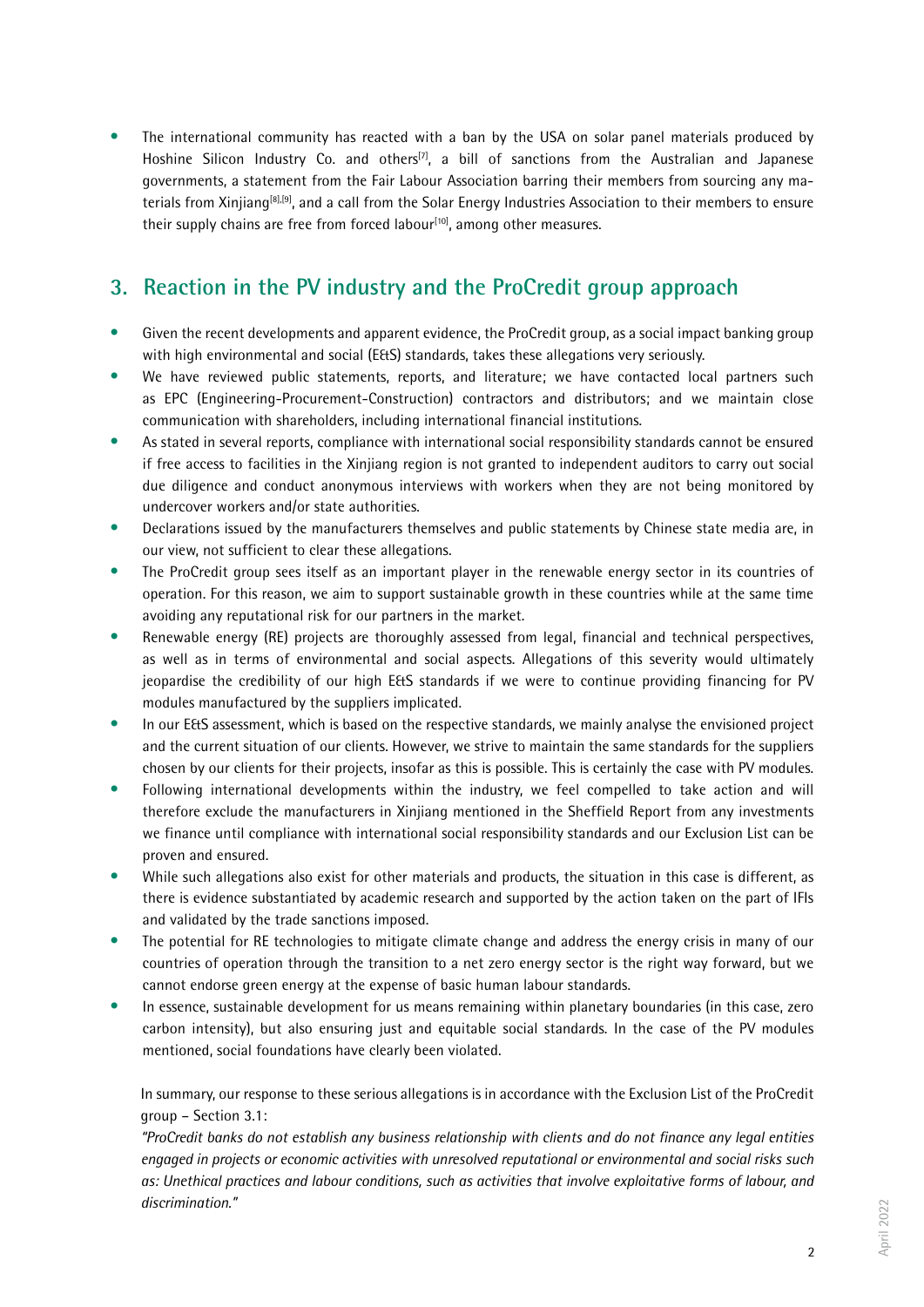### **4. Implications for ProCredit's lending practices**

- In order to ensure a "clean" supply chain, we have decided to exclude manufacturers with evident links to forced labour practices, until proven otherwise. This exclusion has been made based on our environmental and social standards as well as according to our understanding of responsible banking.
- Based on the evidence available<sup>[2]</sup>, we have begun excluding the following manufacturers from the investments we finance:
	- 1. JA Solar
	- 2. JinkoSolar
	- 3. LONGi Solar
	- 4. Risen
	- 5. Trina
	- 6. Canadian Solar
	- 7. Astronergy/Chint
- Exclusion criteria are regularly reviewed and adjusted to current developments and findings at bi-annual intervals.
- ProCredit actively engages in discussions with its partners, in order to raise awareness of and increase support for economically and technically sound alternatives. Contributing to the energy transition by financing photovoltaic projects remains a focus of the ProCredit group – but not at the expense of humane labour conditions.

3